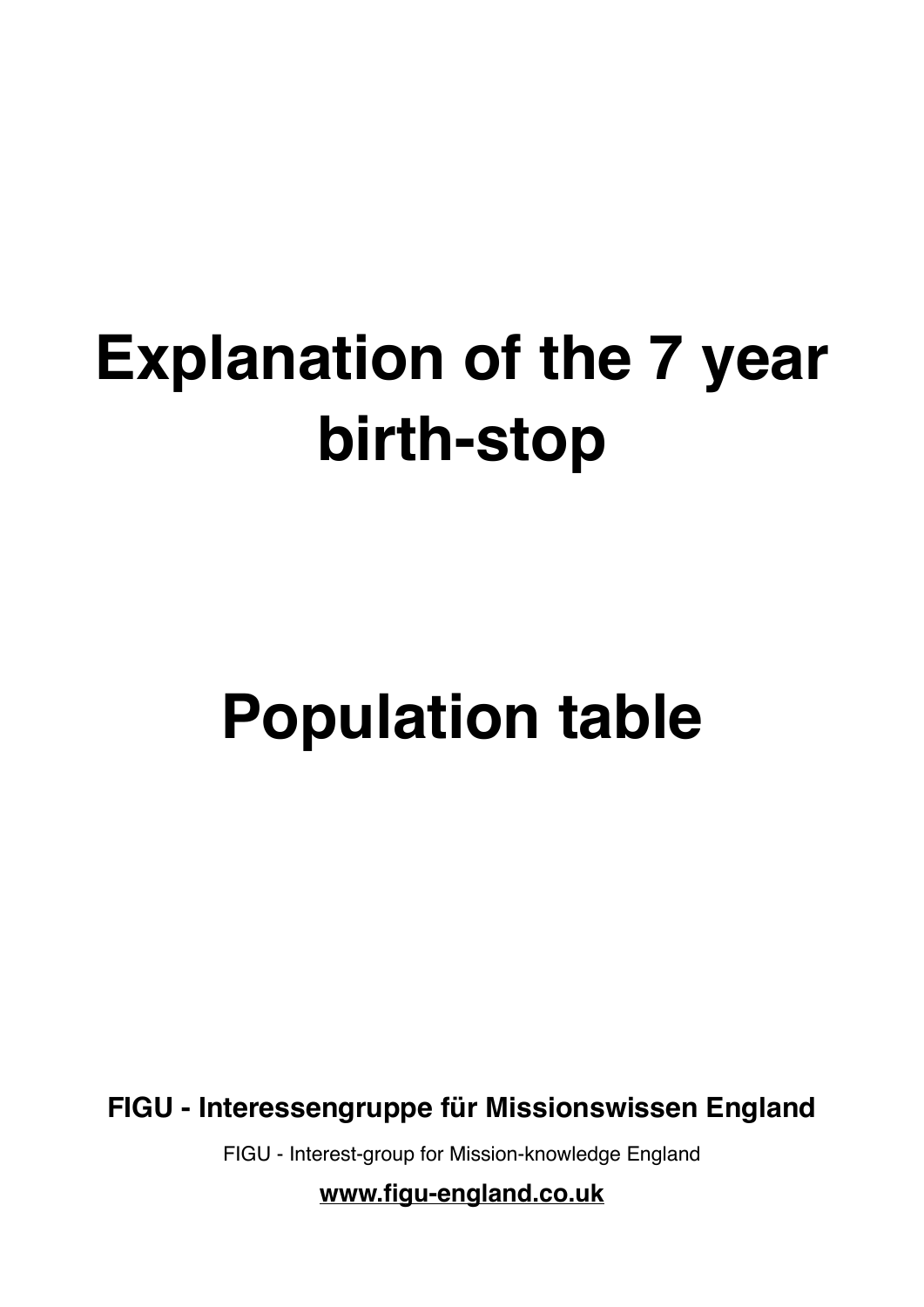# **Important note about this translation**

The original German booklet is available here:

[https://shop.figu.org/schriften/aktionsschriften/überbevölkerung-3](https://shop.figu.org/schriften/aktionsschriften/%C3%BCberbev%C3%B6lkerung-3)

Due to the insurmountable differences between the German and English languages this translation contains errors because a direct, complete and accurate translation is not possible. Therefore it is recommended to study the original German text for the best possible understanding.

Further explanations regarding the German language can be found here:

<http://au.figu.org/content/Explanations%20by%20Ptaah%20and%20Billy.pdf>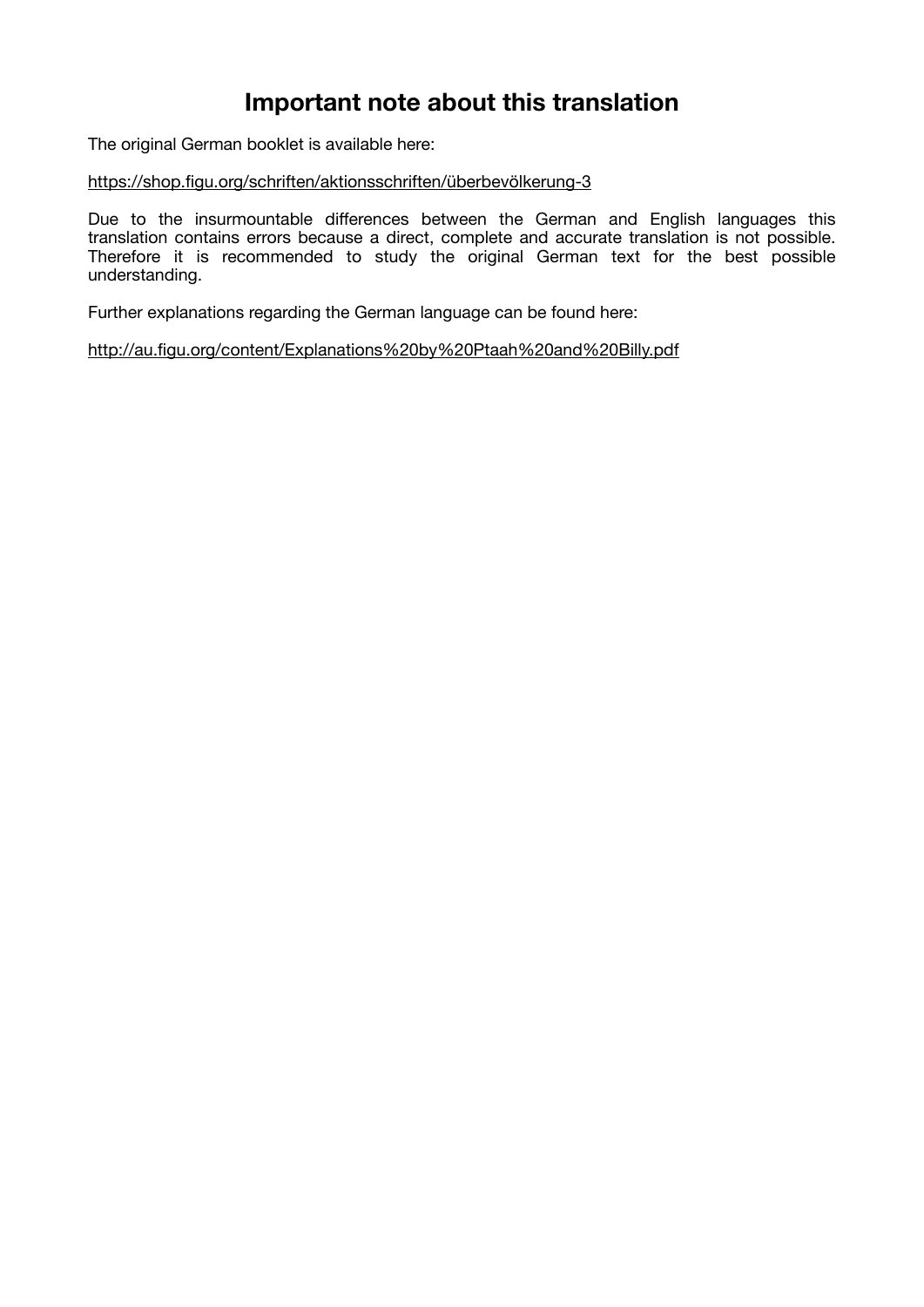## **The Overpopulation Problem**

*by Edith Beldi, Switzerland (translated by Willem Mondria, Switzerland)* 

There are too many human beings. This claim is based on facts.

Our planet Earth could support 529 million human beings problem-free. Each and every living being, be it plants, animals or human beings of all races and peoples would have conditions that are fair for all to develop.

But we already have 5.9 billion human beings (in 1993) which the planet Earth has to support (7,503,846,002 on December 31, 2005 at 00:00). (9,248,028,002 on December 31, 2021 at 00.00).

The resulting and future problems which the entire human race will be confronted with will be unpleasant ones. We are already seeing the effects in the form of earthquakes as well as flooding brought about by climatic changes etc., which cause great suffering over the entire Earth. The series of environmental catastrophes will not stop because Earth is defending itself in its own way just like how any other living being would defend itself when exploited.

To pursue a policy that is only based on taking cannot have good results in the end. Earth must be able to regenerate itself, but that is a difficult or rather an impossible undertaking when it is populated with 5.9 billion human beings (7.5+ billion in 2006) who naturally all want to have their needs, e.g. food, clothing, warmth, shelter etc., satisfied which is of course everyone's right.

Just imagine: In 1993 six human beings were born every second and five of these were born into a new suffering, putting an even heavier burden on nature.

The planet Earth is also a living being with rights and obligations which it would also like to fulfil; we human beings prevent it from doing so because we have forgotten our own rights and obligations. We not only owe something to our landlords and fellow human beings, etc. but also to Earth. We have lost this immensely important wisdom and only a diminishing small number can still remember fragments of this. Unfortunately those are not the ones who have the power to bring this awareness back among the peoples. But every human being has the possibility to change their situation and to direct their thinking in this direction. Each individual can think about the problem of overpopulation and find ways to contribute to solving this problem. For example, each human being could set themselves the goal of choosing not to marry before the age of 30; in view of the seriousness of the problem they could decide to have only two children.

Thus every human being can carry out a correct family planning which takes into consideration the economic situation, the opportunities of earning an income, the children's educational opportunities etc.

What each individual does is important regardless of where they live. When anyone does something, then it influences those around them and spreads, just as a corn seed produces an ear of corn with dozens of new seeds.

By the time governments really tackle the problem, it will already be too late. Those who are in power bask in their positions – it doesn't concern them, they have a house with a garden and enough space for their personal development.

Perhaps some human beings think that the population could be reduced through wars and diseases such as AIDS, but that is not the solution of the problem. Many human beings suffer because of war and lose their friends, relatives, loved ones etc., who all have an important task in life which they are no longer capable of fulfilling. The human being's evolution is blocked because they no longer can be creative when occupied with the following worrying thoughts: "How do I obtain food? How do I protect myself? Where are my children? Where are my friends and neighbours? Where is my loved one?"

People who think that the population will be reduced by wars and diseases are making a big mistake. How many wars have already broken out on Earth that have brought suffering and misery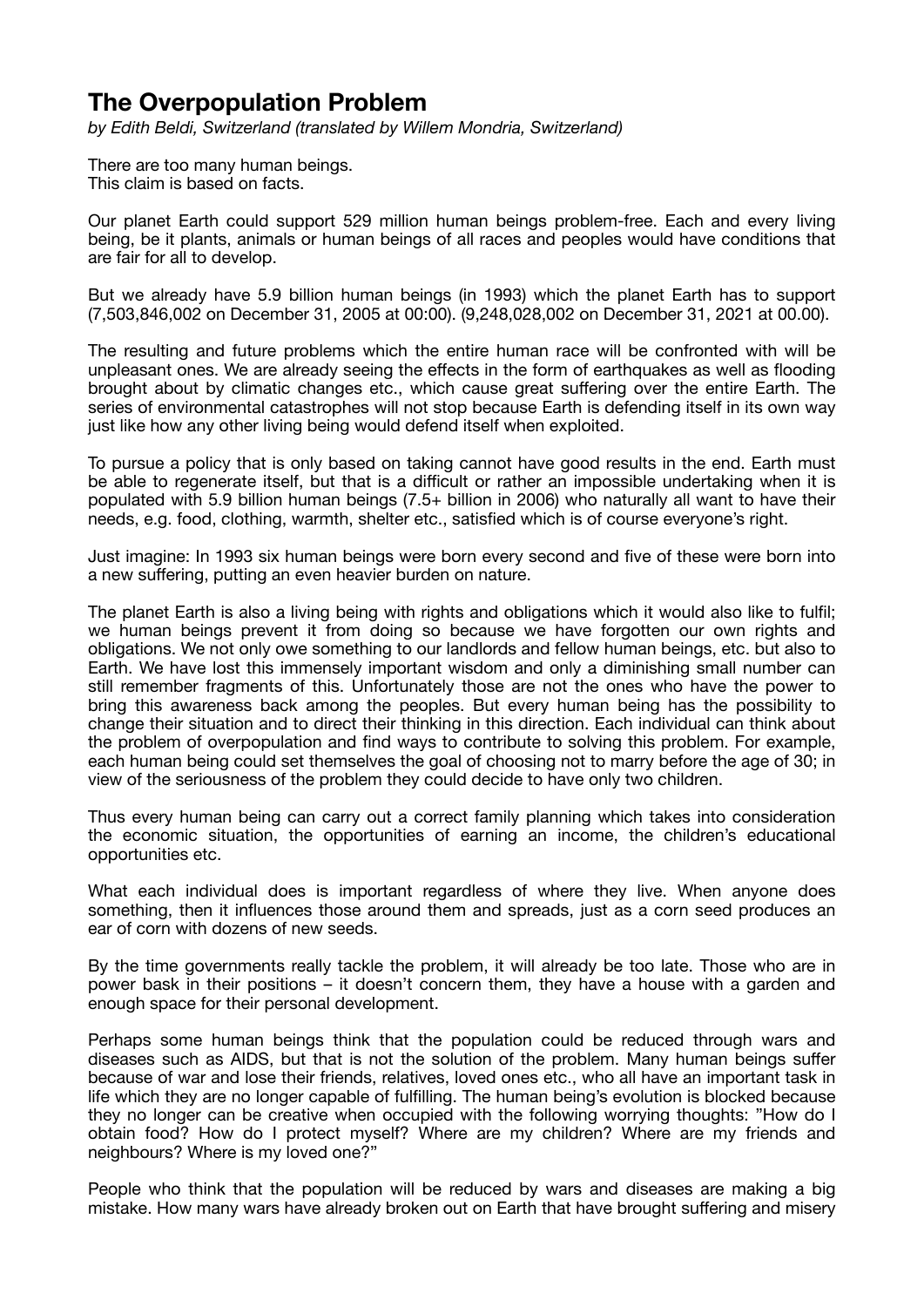but no reduction in the population. In my opinion, human beings who think like this no longer have love in themselves and also make no effort to thoroughly think about the situation. Why are history books even written? For one reason only, namely to learn something from the past.

The sole solution for stopping the population explosion is for every individual to exercise restraint in regards to producing children; married couples should for example have only one child and not five to ten because the population problem affects and concerns everyone. This contribution is rather minor when one considers all the things that will happen to us if we don't do anything against the overpopulation.

If someday the point is reached where the population has reduced then a law must be enacted which allows up to a maximum of THREE children per family – but no more than three. This is very crucial and of great importance. If this number had been complied with, then it would never have come to an overpopulation problem like we have on Earth today.

# **Explanation of the 7 year birth-stop**

*by Christian Frehner, Switzerland (translated by Karl Beaney, England)* 

| Allowed marriage age: | <b>Female:</b> | <b>Male:</b> |
|-----------------------|----------------|--------------|
|                       | 25 Years       | 30 Years     |

The age information mentioned above has validity for those persons who decide to enter into a life long bond after an engagement period, with or without the goal of a later wish to have children. The age restrictions are consciously set to this height, therefore the human beings have sufficient time to become grown up and are able to be aware whether they want to enter a bond or not. In addition there is sufficient time in order to learn one or more/several occupations and to become clear in which direction the life path shall develop.

The age difference between male and female arises from the fact that in a physical regard girls, as a rule, mature quicker than boys.

#### **Procreation age:** 28 Years 33 Years

The determination of this age information is based on the following procreation prerequisites.

## **Procreation prerequisites:**

## **A) Existing marriage of at least 3 years**

Both of the marriage partners shall use this time in order to find out, in cohabitation, whether they really belong together, whether they feel/perceive in a fine-fluidal wise love for one another, or whether they have only married out of a being in love out of feelings - and whether they want to conceive a child.

## **B) Proof of a harmonious and healthy marriage**

## **&**

## **C) Proof of a perfect lifestyle of the marriage partner**

This means that marriage partners have a good reputation/standing, which for example means; to be hard working, engage in no monetary mismanagement, no whoring/prostitution and so on and so forth.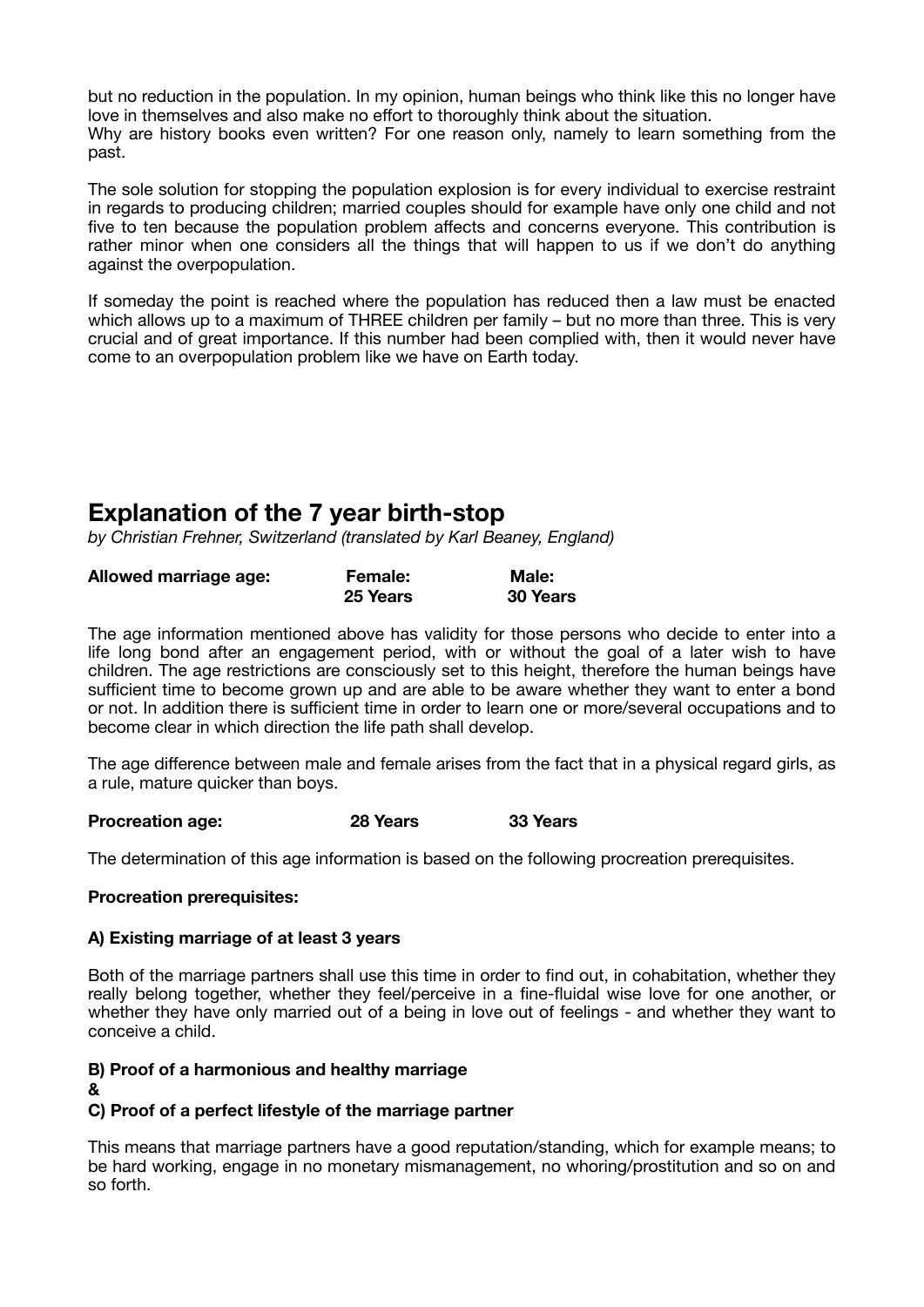#### **D) Proof of the child-education-capabilty**

There must be unobjectionable material conditions, so for example the security regarding nourishment, finances, accommodation and work and so forth, so that the child to be conceived will in all likelihood have a good chance of a childhood without misery and hardship. Patronised human beings, human beings with a so-called 'spiritual handicap' (Down Syndrome etc.), Schizophrenia (in the broadest sense), confused consciousness and so on are not capable from the outset to completely provide education of children, which also reaches into the next point:

#### **E) Proof of health: No hereditary and contagious illnesses, no drug-, medication- or alcoholaddiction and so on.**

This means that the marriage partners should not have any of the above mentioned illnesses and both have to undergo medical tests. For this purpose the medical and gene technology research is to continuously progress in order to, on the one hand, therethrough be able to continuously make better and more refined diagnoses, and on the other hand in order to continuously develop better remedies as well as methods in order to make or correct damaged/ill genes ineffective and so on. If one has 'liberated' himself/herself from an addiction then at least 7 years must have passed since the last intake of drug- or medication-ration without a single relapse. With regard to smoking both marriage partners must have been totally abstinent for at least 18 months.

#### **F) No affinity to extremist and hostile-to-the-state groups**

Associates of extremist and hostile-to-the-state groups offer no guarantee that their children will receive a neutral education. They are not capable to recognise or acknowledge the sense and the necessity of laws and regulation and to allow their children to grow up to become neutral- and self-conscious-thinking human beings and citizens.

If both marriage partners come to the cognition and decision after the sequence of 3 years to feel love for one another and to be ready for the procreation of a child they could submit a request to the state regarding this, after which its representative examines the request in a neutral form and would have to approve this without bribery, without nepotism and without race-discrimination and so on, as long as the descendant-procreation prerequisites are fully met.

#### **Maximum number of descendants: 3 per marriage**

If the approval for the procreation of a child has been issued and the desired success does not materialise (i.e the women does not become pregnant) then 2 possibilities are given:

- a) A fertilisation is to be supported through medical assistance/help, in which case this help can extend to the unification of the sperm and the egg (of the marriage partners) in the test tube with subsequent implantation in the uterus. Insemination by others or surrogacy are allowed under no circumstances.
- b) An unknown child is adopted or taken into care. Children from one's own country/cultural circle and of the same race have first priority, and only secondarily those from different and therefore foreign countries and other races.

A number of 3 descendants (and/or adopted- or rather foster-children) guarantees that all children of a marriage receive sufficient attention and that the women is not misused as a 'birth machine'. (Fundamentally and normally there should be a break of 3 years between the birth of one child and the conception of another, to protect/preserve the bodily powers of the mother.)

As long as a birth stop is necessary or remains in force, the above mentioned number of 3 offspring per marriage will only be reached in exceptional cases (for example with twin- or tripletbirths and so on). An example of the 'most favourable' case with a woman who wants to have children is: Conception and birth at 28 years old; 7 year break; a second child at 35 years old; 7 year break; third child at 42 years old (in which case it is to be said that a woman should no longer conceive children after the age of 40). - So a one- or two-child family becomes the norm, which is really also the purpose of this measure.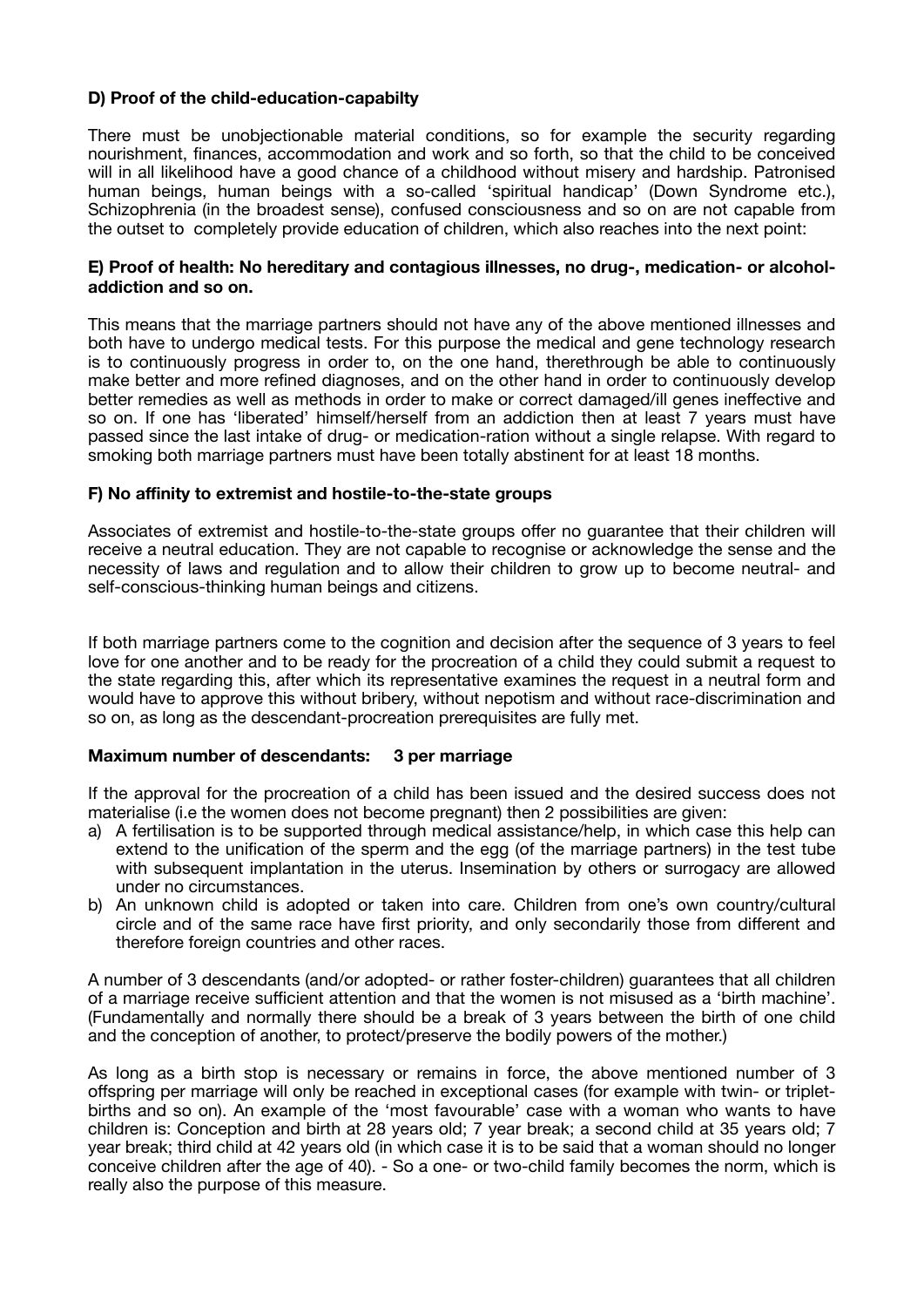#### **Birth-stop interval:**

| 7 year:          | Complete birth-stop worldwide                                                                   |
|------------------|-------------------------------------------------------------------------------------------------|
| 1 year:          | Procreation-permission according to permission-template                                         |
| 7 year:          | Complete birth-stop worldwide                                                                   |
| 1 year:          | Procreation-permission according to permission-template                                         |
| <b>Repeated:</b> | Implementable until the reduction of the terrestrial humanity has achieved the<br>normal-state. |
| Aftar that:      | Dermission template remains in ferge for marriage and fer prescention of                        |

**After that: Permission-template remains in force for marriage and for procreation of**  offspring, in which case however the seven-year-cycle of the birth-stop is **hhhhh hhjjcancelled.** 

#### **Remains in place: 3 offspring per marriage (or 3 foster- or adopted-children).**

Naturally it would be irrational to carry out such a 7 year birth-stop on the entire Earth uniformly and simultaneously. No, only a staggered arrangement guarantees that a breakdown of entire sectors of industry or social-realms do not take place (Keywords: teaching professions, apprenticeships, articles for babies/childcare products-manufacturer, maternity wards/midwives and so on.) and a catastrophe is triggered. This staggered arrangement must be uniform/ consistent and applies for all countries of the Earth. The variants 1 and 2 listed below are only examples of how such a division could be made. With variant 1, for example, this means that in the first year of the introduction of the birth-stop, marriage partners with the first letters in the family name of A, B, C and D (e.g **A**ckermann, **C**linton etc.) receive the permission for the procreation of a child. In regard to China, a division according to variant 2 would probably have to be determined because many family-/surnames begin with X, Y or Z there.

For a simple, correct and safe carrying out of a staggered birth-stop it is absolutely necessary to have a world-world decision that the name of the man of the family determines the name of the children (as this was and is the case in most cultures since ancient times, and what makes it possible to determine the family tree of a human being, in order to therethrough avoid incest [inbreeding]). This regulation is not intended to undervalue or demean women, women and men are absolutely equal in their Wesen.

| <b>Variant 1</b>  | <b>Variant 2</b>  | further variants |
|-------------------|-------------------|------------------|
| A, B, C, D        | A, H, O, V        |                  |
| <b>E, F, G, H</b> | <b>B, I, P, W</b> |                  |
| I, J, K, L        | C, J, Q, X        |                  |
| <b>M, N, O, P</b> | <b>D, K, R, Y</b> |                  |
| Q, R, S, T        | E, L, S, Z        |                  |
| <b>U, V, W</b>    | <b>F, M, T</b>    |                  |
| X, Y, Z           | G, N, U           |                  |
|                   |                   |                  |

What can the individual human being do now in regard to the above mentioned explanation and measures?

Unfortunately, the governments of the Earth, but also the majority of the peoples, will probably not bring forth the insight and power of action for some time to come to tackle the problem of the overpopulation by the roots and carry out an effective birth stop (according to the template of the FIGU). That is why only one way remains for the rational and self-responsible conscious individual human beings, namely to follow these measures for him/her self and to use them therefore according to one's best ability. All human beings in responsible and authority/determining positions are especially called upon, to be or to become conscious of their responsibility and work towards it so the understanding for these measures continuously grows. The human beings have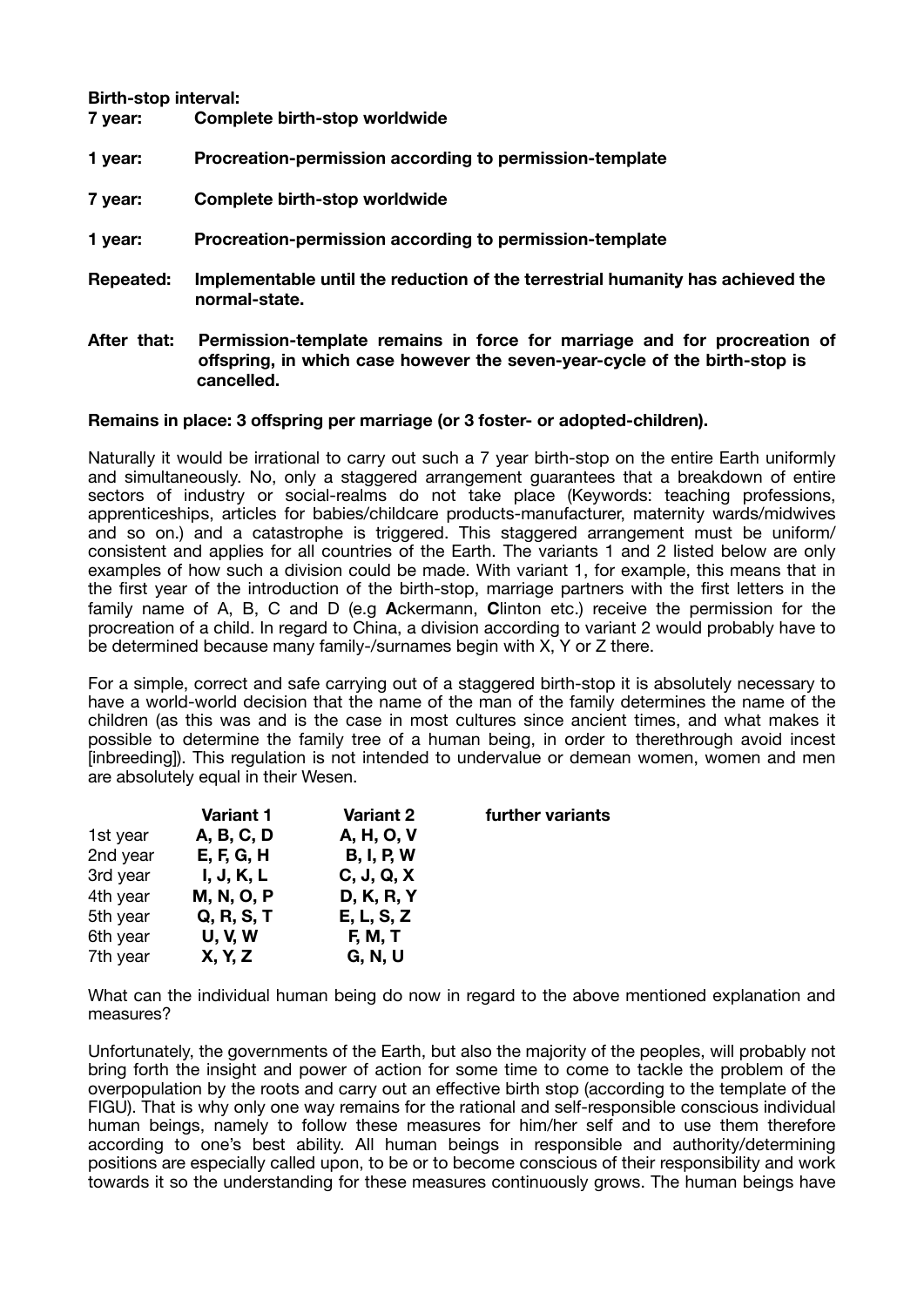it in their hands which way they want to choose, whether they want an imposed one/choice (through hunger, misery, catastrophe and so on.) or a self-chosen one.

It is now important not to be intimidated by the outcry of all those short-thinkers and irrational ones, who do not recognise or want to recognise the seriousness of the situation and indulge/ wallow in egoism and false humanitarianism which inevitably leads to ruin. Unfortunately, very many human beings will still be falling down with the branch they have just sat on and cut off themselves.

Every human being is free to make one's own thoughts himself/herself about what is mentioned above. There are years of hard deprivations ahead of us and in many things we will have to rethink and accept restrictions. But let us always keep in mind: we act for the wellbeing of the planet, the fauna and flora and particularly also for the wellbeing of our children and grandchildren - and consequently also again for our own wellbeing.

## **Population table**

*By Barbara Harnisch, Switzerland (translated by Karl Beaney, England)* 

The following table gives information about how very overpopulated the Earth is. Many human beings ask how we precisely arrive at the number of 529 million and for this reason it is also interesting to know more. The number of 529 million human beings populating the Earth is calculated by means of the size of the planet, it's arable land (therefore without mountains, seas, city- and industrial-areas and so on) and the living space which the human beings and also animals and plants need for free life-unfolding/development. A 5 person family needs about one hectare of land for gardening and self-sufficiency and in order to be able to move freely. One square kilometre of fertile land is calculated for 12 human beings. Resulting from this is that a relatively small land can nourish more human beings under circumstances, because the proportion of arable- and grazing-land is much higher than in a larger piece of land with very little arable- and grazing-land.

## Example - Afghanistan

Arable land = 135,974km2 x 12 = 1,631,692 = possible population. The actual population of Afghanistan is stated as 16.9 million. That means Afghanistan is overpopulated 10 fold.

Unfortunately the table provided here is not complete, for to do this correctly the actual population as well as the x-fold overpopulation would have to be listed for each country, but we left that out for the simple reason because in all the reference books that give information about this theme different numbers are stated. Moreover the number of the humanity increases so terribly quickly, not to mention the huge number of 'home births' and not registered births, that a reasonably accurate figure is impossible.

The calculated population of about 562 million human beings deviates from the stated Earth population number by about 6% because infertile land was made arable and the data in the reference books is only approximate.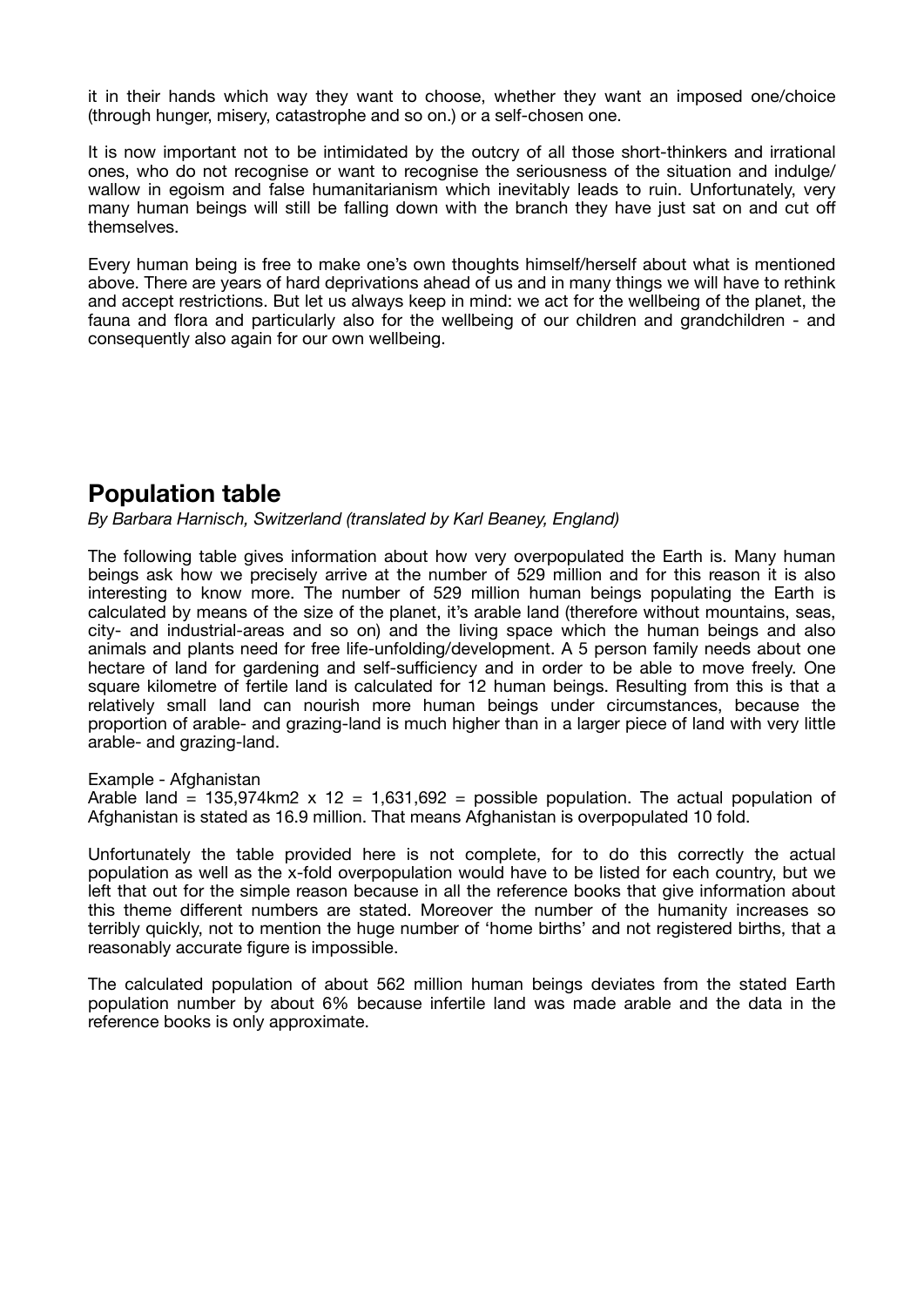| Country                                                                                                                                                                                                                                                                                                           | Area (km <sup>2</sup> )                                                                                                                                                                                     | <b>Arable</b><br>land<br>(%)                                                                                                              | Grazing<br>land $(\%)$                                                                                                                                   | <b>Possible</b><br>population                                                                                                                                                                                                |
|-------------------------------------------------------------------------------------------------------------------------------------------------------------------------------------------------------------------------------------------------------------------------------------------------------------------|-------------------------------------------------------------------------------------------------------------------------------------------------------------------------------------------------------------|-------------------------------------------------------------------------------------------------------------------------------------------|----------------------------------------------------------------------------------------------------------------------------------------------------------|------------------------------------------------------------------------------------------------------------------------------------------------------------------------------------------------------------------------------|
| Afghanistan<br>Albania<br>Algeria<br>Andorra<br>Angola<br>Antigua & Barbuda<br>Argentina<br>Armenia                                                                                                                                                                                                               | 647 497<br>28748<br>2 380 000<br>453<br>1 250 000<br>453<br>2770000                                                                                                                                         | 12<br>27.4<br>3.1<br>4<br>3<br>18<br>13                                                                                                   | 9<br>23.9<br>13.5<br>44.2<br>23<br>$\overline{7}$<br>52                                                                                                  | 1 631 692<br>176 972<br>4 740 000<br>2 6 2 0<br>3 900 000<br>1 3 2 9<br>21 606 000                                                                                                                                           |
| Australia<br>Austria<br>Azerbaijan                                                                                                                                                                                                                                                                                | 7 690 000<br>83 854                                                                                                                                                                                         | 4.3<br>18.3                                                                                                                               | 59<br>24.4                                                                                                                                               | 58 413 240<br>429 667                                                                                                                                                                                                        |
| <b>Bahamas</b><br><b>Bahrain</b><br>Bangladesh<br><b>Barbados</b>                                                                                                                                                                                                                                                 | 13 935<br>685<br>144 000<br>431                                                                                                                                                                             | 1<br>3.2<br>68.2<br>77                                                                                                                    | 6.5<br>4.5<br>9                                                                                                                                          | 1 672<br>797<br>1 256 256<br>4 4 4 7                                                                                                                                                                                         |
| <b>Belarus</b><br>Belgium<br><b>Belize</b><br><b>Benin</b><br><b>Bhutan</b>                                                                                                                                                                                                                                       | 30 513<br>22 963<br>122 622<br>47 000                                                                                                                                                                       | 25.4<br>2.3<br>16.3<br>2.1                                                                                                                | 20.7<br>-<br>$\overline{4}$<br>4.6                                                                                                                       | 168 797<br>6 3 3 7<br>274 347<br>37 788                                                                                                                                                                                      |
| <b>Bolivia</b><br><b>Birma</b><br><b>Bolivia</b>                                                                                                                                                                                                                                                                  | 676 552<br>1 100 000                                                                                                                                                                                        | 15<br>3                                                                                                                                   | 25                                                                                                                                                       | 1 217 793<br>3 696 000                                                                                                                                                                                                       |
| Bosnia & Herzegovina<br><b>Botswana</b><br><b>Brazil</b><br><b>Brunei</b><br><b>Bulgaria</b><br><b>Burkina Faso</b><br><b>Burundi</b><br>Cabo Verde<br>Cambodia<br>Cameroon<br>Canada<br>Central African Rep.<br>Chad<br>Chile<br>China<br>Columbia<br>Comoros<br>Congo<br>Costa Rica<br>Cote d'Ivoire<br>Croatia | 600 372<br>8 511 965<br>5765<br>110912<br>274 200<br>27834<br>4 0 3 3<br>181 035<br>475 442<br>9976139<br>622 984<br>1 280 000<br>756 945<br>9 596 961<br>1 140 000<br>1862<br>342 000<br>51 000<br>322 463 | 2.3<br>8.9<br>1.3<br>37.5<br>9.6<br>50.9<br>9.9<br>17.2<br>14.8<br>5<br>3.1<br>7.4<br>10.8<br>5.5<br>42<br>$\overline{c}$<br>12.5<br>12.5 | 75.2<br>19.5<br>1.1<br>18.4<br>36.5<br>35.5<br>6.2<br>3.3<br>17.7<br>2.6<br>4.8<br>35.7<br>15.9<br>30.6<br>28.9<br>$\overline{7}$<br>29.3<br>42.8<br>9.4 | 5 583 459<br>29 008 776<br>1 660<br>743 997<br>1516874<br>288 582<br>7 7 9 1<br>445 346<br>1854223<br>9 0 98 2 38<br>590 588<br>5 483 520<br>2 116 418<br>47 677 702<br>4705920<br>10 948<br>1 284 552<br>338 436<br>847 432 |
| Cuba<br>Cyprus<br>Czechoslovakia                                                                                                                                                                                                                                                                                  | 114 524<br>9 2 5 1<br>127 869                                                                                                                                                                               | 29<br>46.8<br>40.4                                                                                                                        | 22.5<br>10.1<br>13                                                                                                                                       | 707 758<br>63 165<br>819 384                                                                                                                                                                                                 |
| Democratic Rep. Congo<br>Denmark<br>Djibouti<br>Dominica<br>Dominican Republic<br>Ecuador<br>Egypt<br>El Salvador<br><b>Equatorial Guinea</b>                                                                                                                                                                     | 43 069<br>23 200<br>751<br>48 442<br>283 561<br>1 000 000<br>21 041<br>28 051                                                                                                                               | 62.3<br>$\overline{\phantom{a}}$<br>23<br>30.2<br>9<br>2.8<br>35<br>8                                                                     | 5.7<br>9.1<br>3<br>43.2<br>16.6<br>29.4<br>4                                                                                                             | 351 443<br>25 334<br>2 3 4 3<br>426 677<br>871 099<br>336 000<br>162 604<br>40 393                                                                                                                                           |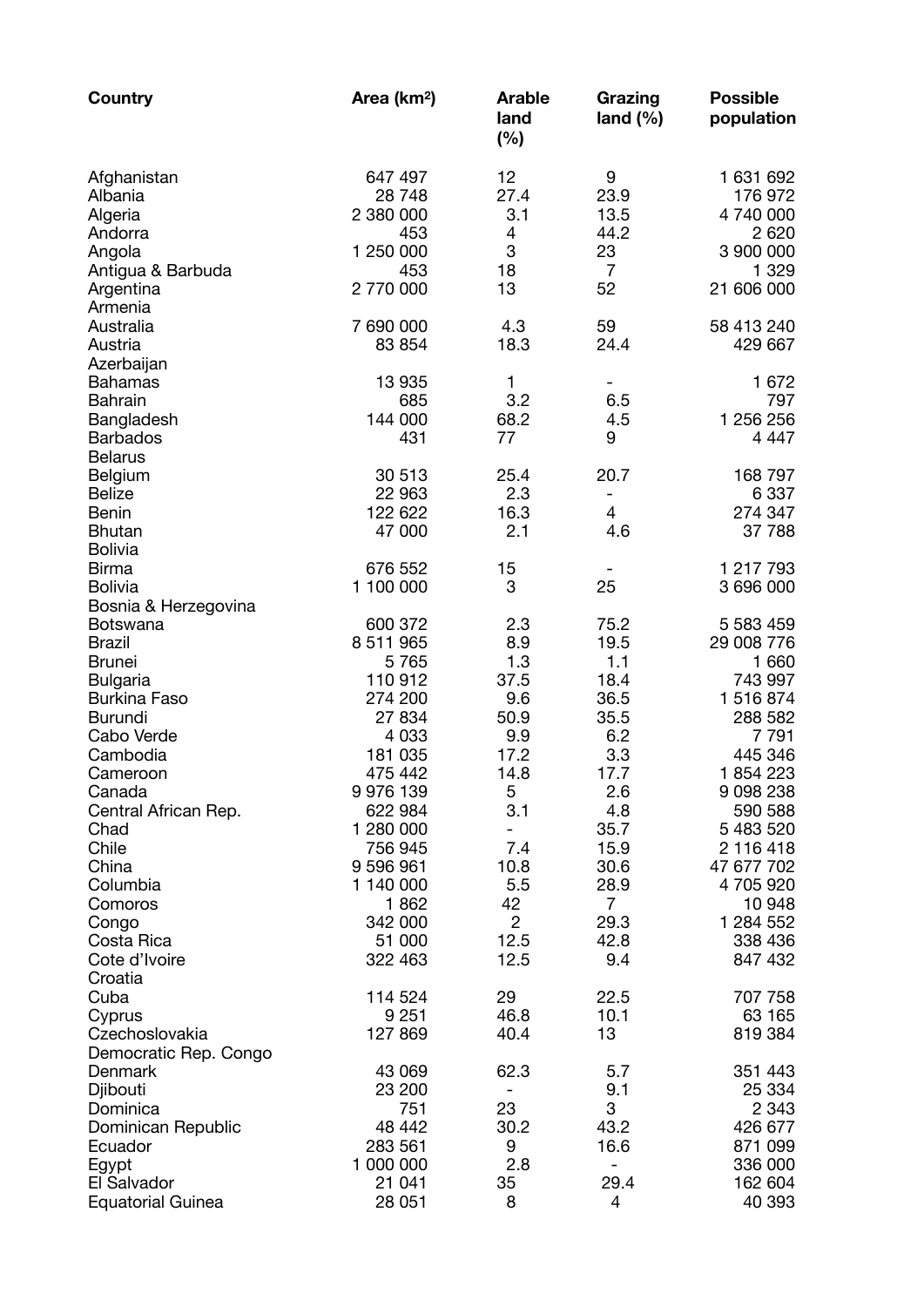| Country                 | Area (km <sup>2</sup> ) | <b>Arable</b><br>land<br>(%) | Grazing<br>land $(\%)$ | <b>Possible</b><br>population |
|-------------------------|-------------------------|------------------------------|------------------------|-------------------------------|
| Eritrea                 |                         |                              |                        |                               |
| Eswatini (Swasiland)    | 17 373                  | 8                            | 66.8                   | 155 940                       |
| Ethiopia                | 1 220 000               | 13                           | 41                     | 7 905 000                     |
| Fiji                    | 18 274                  | 12.9                         | 3.3                    | 35 5 24                       |
| Finland                 | 338 145                 | 7.8                          |                        | 316 503                       |
| France                  | 547 026                 | 34.4                         | 23                     | 3767915                       |
| Gabon<br>Gambia         | 267 667<br>11 295       | 1.8                          | 18.2                   | 642 400<br>33 885             |
| Georgia                 |                         | 16                           | 9                      |                               |
| Germany                 | 357 041                 | 34.1                         | 15.8                   | 2 138 455                     |
| Ghana                   | 238 537                 | 12                           | 15                     | 772 859                       |
| Gibraltar               | 6.5                     | $\overline{\phantom{a}}$     |                        |                               |
| Greece                  | 131 944                 | 30.1                         | 40.2                   | 1 113 079                     |
| Greenland               | 2 180 000               | $\overline{\phantom{a}}$     | 1                      | 261 600                       |
| Grenada                 | 344                     | 41                           | 6                      | 1940                          |
| Guatemala               | 108 889                 | 17                           | 12                     | 378 933                       |
| Guinea<br>Guinea-Bissau | 245 857                 | 6.4                          | 12.2                   | 548 752                       |
| Guyana                  | 36 125<br>215 000       | 10.3<br>2.5                  | 45.7<br>6.2            | 242 760<br>224 460            |
| Haiti                   | 27 750                  | 32.6                         | 18.2                   | 169830                        |
| <b>Holy See</b>         |                         |                              |                        |                               |
| Honduras                | 112 088                 | 15.8                         | 30.4                   | 621 415                       |
| Hungary                 | 93 032                  | 56.9                         | 13.4                   | 784 817                       |
| Iceland                 | 103 000                 | $\qquad \qquad -$            | 22.7                   | 280 572                       |
| India                   | 3 287 263               | 56.6                         | 4                      | 23 904 976                    |
| Indonesia               | 2 030 000               | 11.2                         | 6.6                    | 4 336 080                     |
| Iran                    | 1 650 000               | 8.4                          | 26.9                   | 6989400                       |
| Iraq<br>Ireland         | 434 924                 | 12.6                         | 9.2                    | 1 137 761                     |
| Israel                  | 70 283<br>20770         | 14.1                         | 70.5<br>40.2           | 713 513<br>153 781            |
| Italy                   | 301 225                 | 21.5<br>42.2                 | 17.4                   | 2 154 361                     |
| Jamaica                 | 10991                   | 24.8                         | 18.5                   | 57 109                        |
| Japan                   | 377 708                 | 12.8                         | 1.7                    | 657 211                       |
| Jordan                  | 89 206                  | $\overline{\phantom{a}}$     |                        |                               |
| Kazakhstan              |                         |                              |                        |                               |
| Kenya                   | 582 646                 | 4.2                          | 6.6                    | 755 109                       |
| Kiribati                | 823                     |                              |                        |                               |
| Kuwait                  | 17818                   |                              | 7.5                    | 16 036                        |
| Kyrgyzstan<br>Laos      | 236 800                 |                              |                        | 210 278                       |
| Latvia                  |                         | 3.9                          | 3.5                    |                               |
| Lebanon                 | 10 400                  | 29.1                         |                        | 36 316                        |
| Lesotho                 | 30 355                  | 9.8                          | 65.9                   | 275 744                       |
| Liberia                 | 111 369                 | 3.9                          | 3.9                    | 104 241                       |
| Libya                   | 1760000                 | 1.2                          | 7.6                    | 1858 560                      |
| Liechtenstein           | 160                     | 25                           | 37.5                   | 1 200                         |
| Lithuania               |                         |                              |                        |                               |
| Macau                   | 15.5                    |                              | 4                      | 7                             |
| Luxemburg               | 2 5 8 6                 | 21.6                         | 27.3                   | 15 174                        |
| Madagascar<br>Malawi    | 587 041<br>118 484      | 5.2<br>24.9                  | 58.5<br>19.6           | 4 487 341<br>632 704          |
| Malaysia                | 330 434                 | 13.2                         |                        | 532 407                       |
| Maldives                | 298                     | 10                           | 3.3                    | 475                           |
| Mali                    | 1 240 000               | 1.7                          | 24.6                   | 3913440                       |
| Malta                   | 316                     | 43.8                         |                        | 1 6 6 0                       |
| Marshall Island         | 181                     |                              |                        |                               |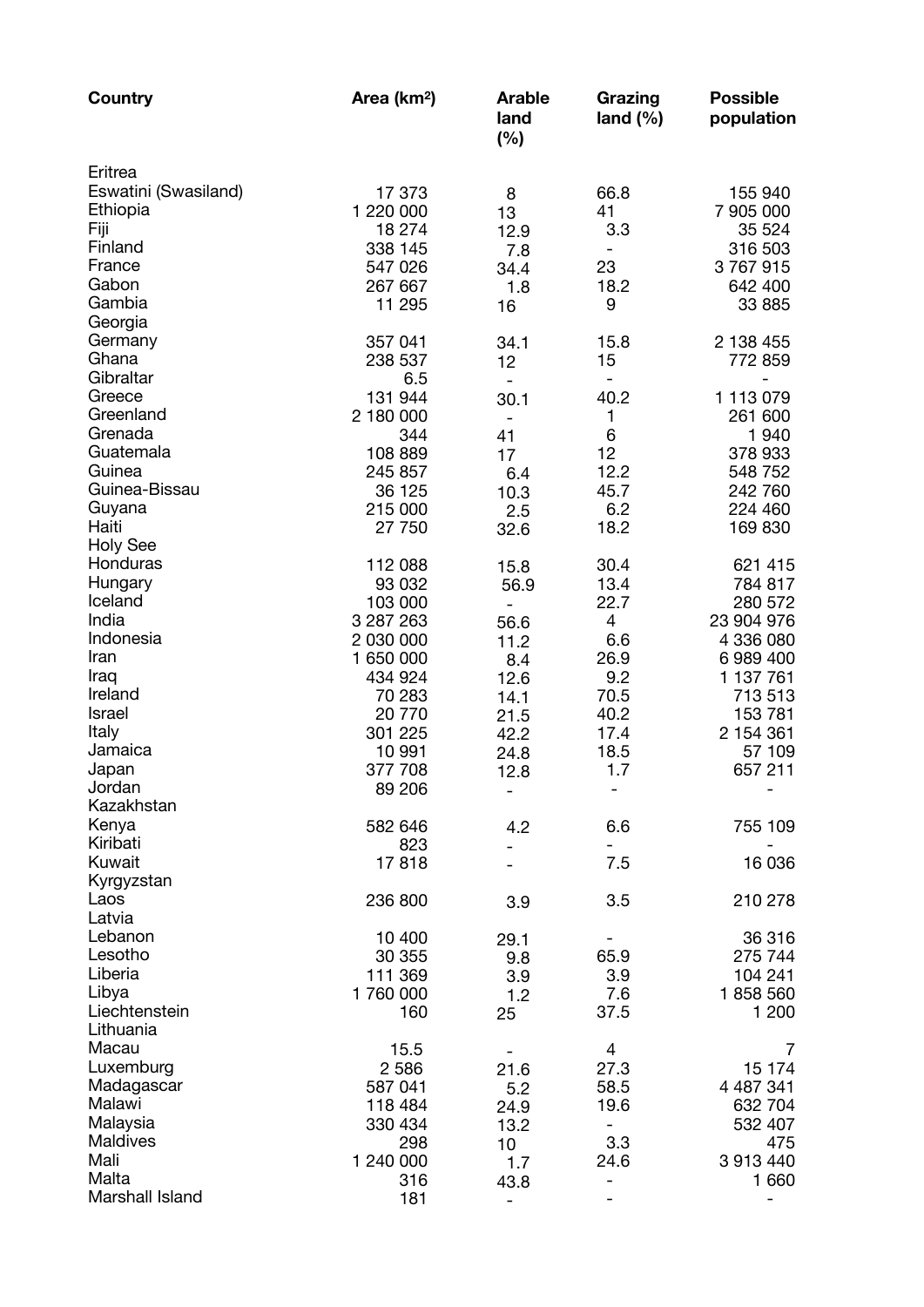| Country                      | Area (km <sup>2</sup> ) | <b>Arable</b><br>land<br>(%) | Grazing<br>land $(\%)$   | <b>Possible</b><br>population |
|------------------------------|-------------------------|------------------------------|--------------------------|-------------------------------|
| Mauritania                   | 1 030 000               |                              | 38.1                     | 4 709 160                     |
| <b>Mauritius</b>             | 2 0 4 5                 | 57.8                         | -                        | 14 184                        |
| Mexico                       | 1 960 000               | 12.8                         | 38.7                     | 12 112 800                    |
| Micronesia                   | 701                     | 33.5                         | 13.5                     | 3953                          |
| Moldova                      |                         |                              |                          |                               |
| Monaco                       | 1.95                    |                              |                          |                               |
| Mongolia                     | 1 565 000               |                              | 78.8                     | 1798 640                      |
| Montenegro                   |                         |                              |                          |                               |
| Morocco                      |                         |                              |                          |                               |
| Mozambique                   | 799 380                 | 3.9                          | 56.1                     | 5 755 536                     |
| Myanmar                      |                         |                              |                          |                               |
| Namibia                      | 823 172                 | 0.8                          | 64.3                     | 6 430 619                     |
| Nauru                        | 21.3                    | $\overline{\phantom{0}}$     | $\overline{\phantom{a}}$ |                               |
| Nepal                        | 140 797                 | 17                           | 13.1                     | 508 558                       |
| <b>Netherlands</b>           | 37 313                  | 25.5                         | 33.7                     | 265 070                       |
| New Zealand                  | 268 105                 | 1.7                          | 52.5                     | 1 743 754                     |
| Nicaragua                    | 130 000                 | 12.2                         | 42.3                     | 850 200                       |
| Niger                        | 1 270 000               | 3                            | 7.3                      | 1 569 720                     |
| Nigeria                      | 923 768                 | 33.4                         | 23                       | 6 252 061                     |
| North Korea (Dem o rep. K)   | 120 538                 | 18.7                         | $\overline{\phantom{a}}$ | 270 487                       |
| North Macedonia              |                         |                              |                          |                               |
| Northern Mariana Islands     | 476                     |                              |                          |                               |
| Norway                       | 324 219                 | 2.8                          |                          | 108 937                       |
| Oman                         | 212 457                 |                              | 4.7                      | 119 825                       |
| Pakistan                     | 803 943                 | 26.3                         | 6.4                      | 3 154 672                     |
| Palau                        | 487                     |                              |                          |                               |
| <b>Palestine State</b>       |                         |                              |                          |                               |
| Panama                       | 77 082                  | 7.7                          | 15.3                     | 212 746                       |
| Papua New Guinea             | 461 691                 | -                            | $\overline{\phantom{a}}$ |                               |
| Paraguay                     | 406 752                 | 4.9                          | 39.1                     | 2 147 650                     |
| Peru                         | 1 285 216               | 2.7                          | 21.1                     | 3 685 999                     |
| Philippines                  | 300 000                 | 37.7                         | 3.8                      | 149 400                       |
| Poland                       | 312 683                 | 47.3                         | 13                       | 2 2 6 2 5 7 4                 |
| Portugal                     | 92 082                  | 38.7                         | 5.8                      | 491 717                       |
| Puerto Rico                  | 8897                    | 15.7                         | 38.1                     | 57 439                        |
| Qatar                        | 11 437                  | $\qquad \qquad -$            | 4.5                      | 6 1 7 5                       |
| Romania                      | 237 500                 | 45.3                         | 20.2                     | 1866750                       |
| Russia                       |                         |                              |                          |                               |
| Rwanda                       | 26 338                  | 40.5                         | 17.6                     | 183 628                       |
| <b>Saint Kitts and Nevis</b> | 267                     | 39                           | 3                        | 1 3 4 5                       |
| Saint Lucia                  | 616                     | 28                           | 5                        | 2 4 3 9                       |
| Saint Vincent & Grenadines   | 389                     | 50                           |                          | 2 3 3 4                       |
| Samoa                        | 2831                    | 42.8                         |                          | 14 540                        |
| San Marino                   | 61                      | 74                           | 17                       | 666                           |
| Sao Tome and Principe        | 964                     | 37.5                         |                          | 4 3 3 8                       |
| Saudi Arabia                 | 2 150 000               | $\qquad \qquad -$            | 39.5                     | 10 191 000                    |
| Senegal                      | 196 192                 | 27.2                         | 29.7                     | 1 339 598                     |
| Serbia                       |                         |                              |                          |                               |
| Seychelles                   | 453                     | 18.5                         |                          | 1 0 0 5                       |
| Sierra Leone                 | 71 740                  | 24.7                         | 30.8                     | 477 788                       |
| Singapore                    | 618                     | 9.5                          |                          | 704                           |
| Slovakia                     |                         |                              |                          |                               |
| Slovenia                     |                         |                              |                          |                               |
| Solomon Islands              | 28 4 4 6                | 1.9                          |                          | 6485                          |
| Somalia                      | 637 657                 | 1.8                          | 46                       | 3 657 600                     |
| South Africa                 | 1 220 000               | 11.2                         | 65.2                     | 11 184 960                    |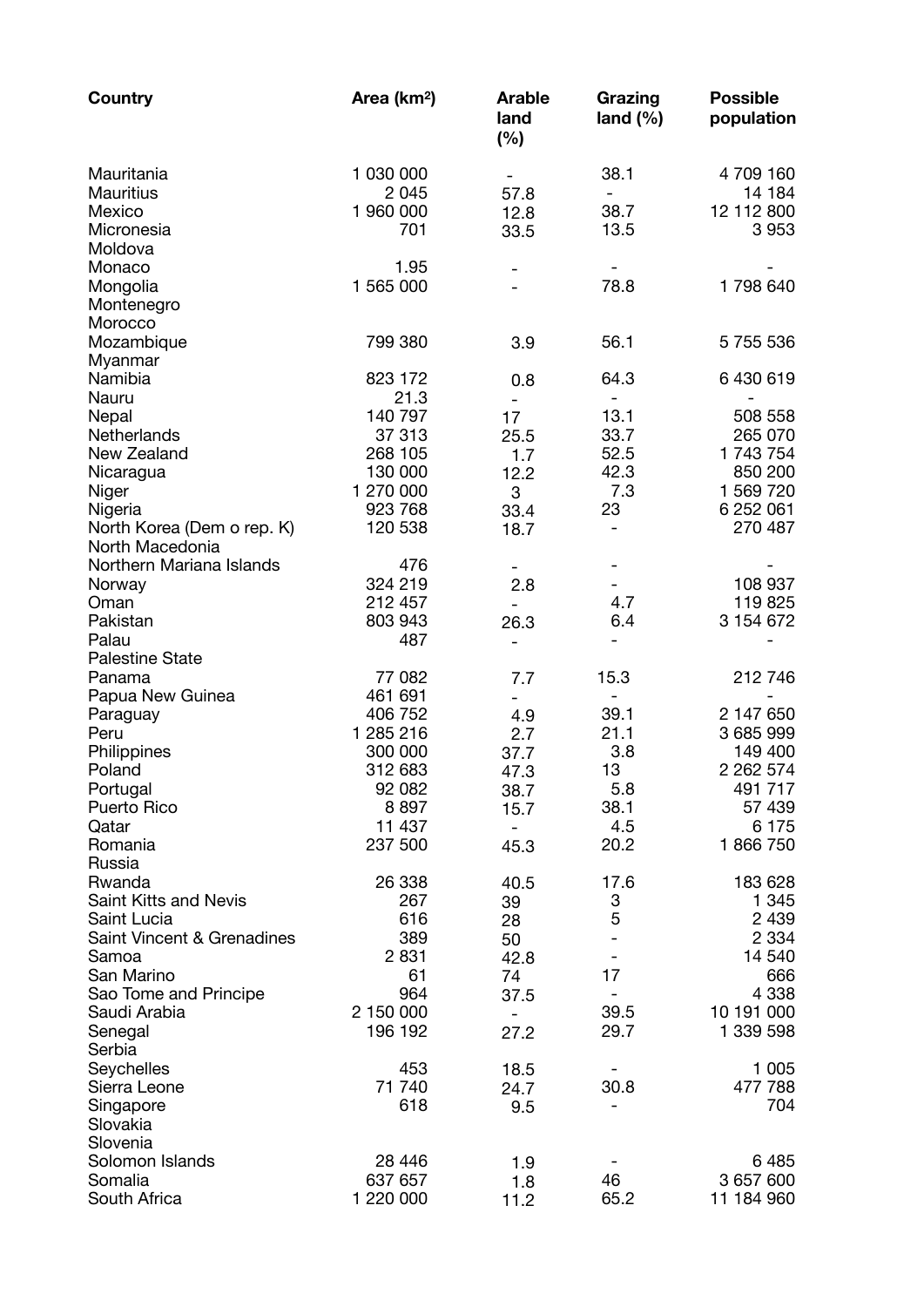| Country                                           | Area (km <sup>2</sup> ) | <b>Arable</b><br>land<br>(%) | Grazing<br>land $(\%)$   | <b>Possible</b><br>population |
|---------------------------------------------------|-------------------------|------------------------------|--------------------------|-------------------------------|
| South Korea (Rep of K)<br>South Sudan             | 99 091                  | 22                           |                          | 261 600                       |
| Soviet Union                                      | 22 400 000              | 10.5                         | 16.7                     | 73 113 600                    |
| Spain                                             | 504 782                 | 41.1                         | 21.4                     | 3785865                       |
| Sri Lanka                                         | 65 610                  | 33.8                         | 6.8                      | 319 651                       |
| Sudan                                             | 2 510 000               | 5.2                          | 23.6                     | 8 674 560                     |
| Surinam                                           | 163 265                 | $\overline{\phantom{0}}$     | $\overline{\phantom{a}}$ |                               |
| Sweden                                            | 449 964                 | 7.2                          | 1.7                      | 480 561                       |
| Switzerland                                       | 41 293                  | 10.4                         | 40.5                     | 252 217                       |
| Syria                                             | 185 180                 | $\qquad \qquad -$            | 45.6                     | 1 013 304                     |
| Tajikistan                                        |                         |                              |                          |                               |
| Tanzania<br>Taiwan                                | 945 047<br>36 188       | 5.9<br>25                    | 39.5                     | 5 148 616<br>108 564          |
| Thailand                                          | 513 115                 | 37.8                         | $\overline{\phantom{a}}$ | 2 327 489                     |
| <b>Timor-Leste</b>                                |                         |                              |                          |                               |
| Togo                                              | 56 785                  | 26.2                         | 3.7                      | 203 744                       |
| Tonga                                             | 747                     | 80.6                         | $\overline{\phantom{a}}$ | 7 2 2 4                       |
| Trinidad & Tobago                                 | 5 1 2 8                 | 30.8                         | 2.2                      | 20 30 6                       |
| Tunisia                                           | 163 610                 | 30.2                         | 19.3                     | 917843                        |
| <b>Turkey</b>                                     | 779 452                 | 34.2                         | 11.9                     | 4 311 928                     |
| Turkmenistan                                      |                         |                              |                          |                               |
| Tuvalu                                            | 26                      | 75                           |                          | 234                           |
| Uganda                                            | 236 036                 | 31.5                         | 25                       | 1 600 324                     |
| Ukraine                                           |                         |                              |                          |                               |
| <b>United Arab Emirates</b>                       | 83 600                  | 0.2                          | 2.4                      | 26 083                        |
| United Kingdom<br><b>United States of America</b> | 244 119<br>9 363 000    | 27.5<br>20.9                 | 50.2<br>26.2             | 2 276 165<br>52 919 676       |
| Uruguay                                           | 176 215                 | 8.3                          | 78.5                     | 1835455                       |
| Uzbekistan                                        |                         |                              |                          |                               |
| Vanuata                                           | 14763                   | 6.4                          | 1.7                      | 14 349                        |
| Vatican City                                      | 0.44                    | $\qquad \qquad -$            |                          |                               |
| Venezuela                                         | 912 050                 | 4.2                          | 19.7                     | 2 615 759                     |
| Vietnam                                           | 329 556                 | 23.3                         | 0.8                      | 953 075                       |
| <b>West Sahara</b>                                | 266 000                 |                              | $\overline{\phantom{m}}$ |                               |
| Yemen                                             | 195 000                 | 14.3                         | 35.9                     | 1 174 680                     |
| South Yemen                                       | 287 683                 | $\mathbf{1}$                 | 27.3                     | 976 971                       |
| Yugoslavia                                        | 255 804                 | 30.6                         | 25                       | 1706724                       |
| Zaire                                             | 2 340 000               | 2.8                          | 4.1                      | 1 937 520                     |
| Zambia                                            | 752 614                 | $7^{\circ}$                  | 47.2                     | 4 895 001                     |
| Zimbabwe                                          | 390 759                 | 6.9                          | 12.6                     | 914 376                       |
| World total                                       | 135 721 472             |                              |                          | 561 696 870                   |

46 808 072 km2 = 34% approx.

#### **Note:**

The original German booklet was published in March 1994. The data used for that publication was as correct and current as possible, at that time. Since then the dissolution of the Soviet Union (USSR) has taken place, as well as other countries being formed and/or changed, such as East and West Germany uniting. We have, largely, used the values given in the original booklet with the addition of all current country names. If no information is given for a country then it was not included in the original booklet. We will endeavour to complete the table in due course.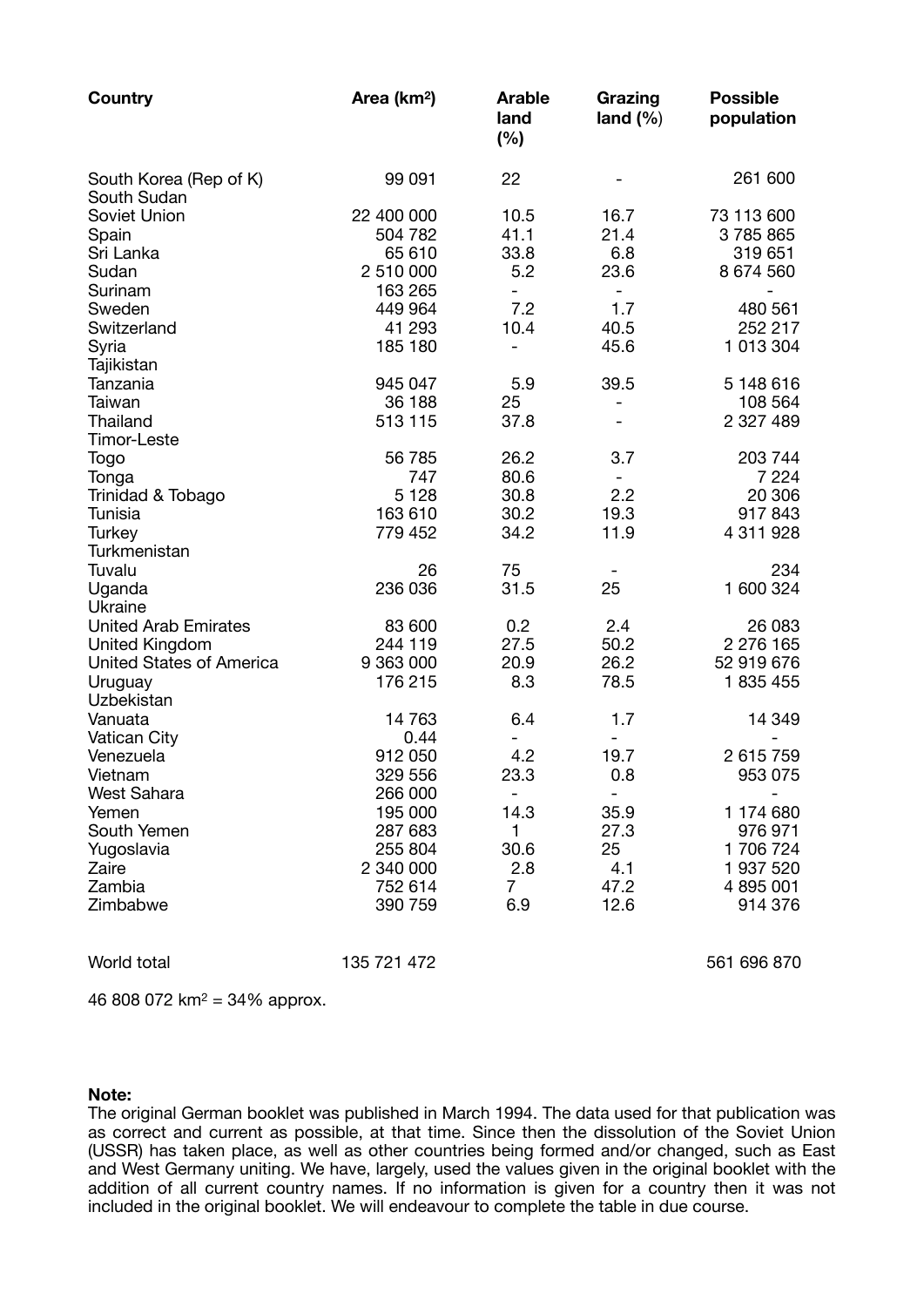# **Birth Control Among Animals in Contrast to Human Beings**

*by Freddy Kropf, Switzerland (translated by Willem Mondria, Switzerland)* 

In contrast to human beings, animals appear to have a greater advantage when it comes to birth control. This is true only as long as human beings do not interfere with the laws of the animal kingdom and violate or destroy them. Many of the animal and behaviour researcher's observations have demonstrably shown that there will never be such an incredible overpopulation in the animal kingdom as there is at the present time with human beings. The measures to regulate births among animals are quite severe, manifold and ingenious. They extend from chemically generated scents which work like birth control pills, to cannibalism and even mass suicide as seen with the mountain lemmings in Scandinavia. After years of intense reproduction the lemmings form themselves – due to a lack of food – into a million strong herd and begin a long journey. (Lemmings are normally solitary and very aggressive animals and come together only during the mating season.) The unusual closeness in the herd increases each lemming's aggressiveness to the point where the herd degenerates into a total mass hysteria. The herd then drowns miserably by making a suicidal plunge from a cliff into a sea or river. Only a few lemmings survive this mass suicide ensuring the preservation of their species. Other birth control measures were also observed with various species of birds such as blackbirds: When there are favourable conditions in the environment a blackbird lays up to 5 eggs. If the blackbirds become overpopulated then only two eggs are laid. Experiments with various bird species have shown that when the eggs are removed, then they are laid again in order to reach the number that the environment can support. The great tit lays 14 eggs in total, the gold woodpecker 72, and the mallard duck lays almost 100 eggs. Our chickens lay an egg every day, up to 270 a year. Ethologists in Australia have observed wild rabbits in times of drought and food shortages, and found that the males no longer showed interest in the females; on extremely hot days the pregnant females even rejected their young and miscarried since the young wouldn't be able to survive in the heat anyway. The elephant's birth control measures are such that when they are living together in an unusual high density then they simply adopt a new rhythm in their sexual behaviour. The normal time span between birth and the next mating is two years and three months. When the density of elephants is unusually high then the time span of sexual abstinence increases by a factor of three to six years and 10 months.

A particular scent that functions like a birth control pill is probably the most widespread type of birth control. It can reduce or even stop the fertility in various animal species such as mice. This anti-baby scent is given off by each female. As soon as there are many females living together the scent increases in strength and the females become infertile. Only under particular conditions can the male scent reverse this development.

These few examples out of many should stimulate the reader to reflect. If the human being were to live more according to the natural laws and recommendations related to the Creation and not stray further away from them then we would not have such an enormous overpopulation explosion and its accompanying ever increasing gruesome effects. If animals were to trample on the natural laws, like human beings do, then in all likelihood there would very soon be no living creatures existing on this planet.

# **Be fruitful and multiply…**

*by Hans Georg Lanzendorfer, Switzerland (translated by Willem Mondria, Switzerland)* 

(a short version of this article was published in the Schaffhauser Arbeiter Zeitung (Schaffhauser Workers Newspaper) on August 21, 1993)

*Subject: Come and hear god's word...* 

*and other recent large-scale attempts of Christians at missionising as well as more on the subject of overpopulation and cult-beliefs* 

Be fruitful and multiply and fill the earth

Genesis, chapter 1, verse 28 and Genesis, Chapter 9, verse 1.

A divine command? No! Rather an exceedingly ill-considered statement stemming from some power-hungry and ignorant hack-writer of the bible or from a simpleton or fool who consciously